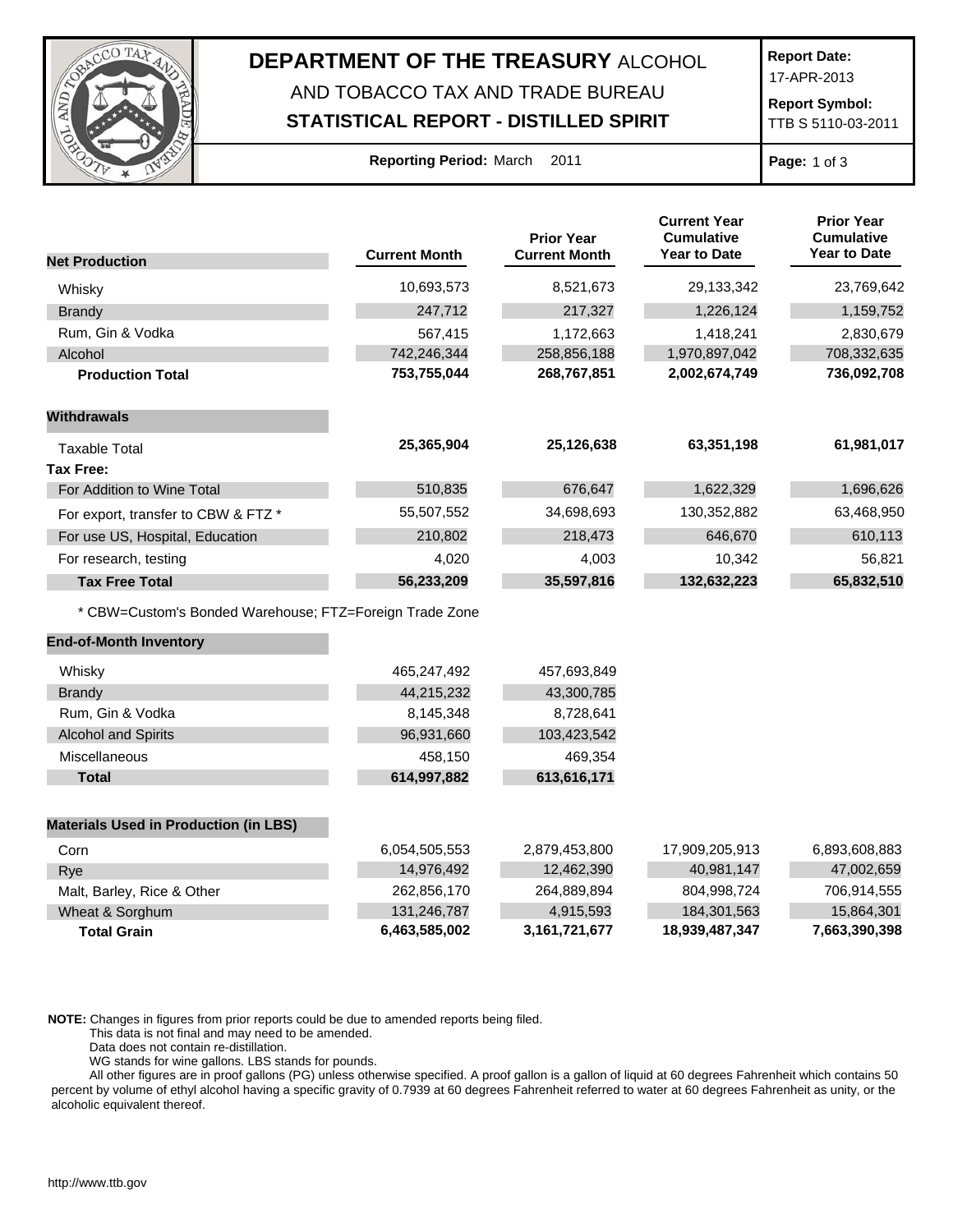## **STATISTICAL REPORT - DISTILLED SPIRIT** TTB S 5110-03-2011 **Page:** 2 of 3

| <b>Bottled For Domestic Use (in WG)</b>         | <b>Current Month</b> | <b>Prior Year</b><br><b>Current Month</b> | <b>Current Year</b><br>Cumulative<br><b>Year to Date</b> | <b>Prior Year</b><br><b>Cumulative</b><br><b>Year to Date</b> |
|-------------------------------------------------|----------------------|-------------------------------------------|----------------------------------------------------------|---------------------------------------------------------------|
| Whisky                                          | 7,082,771            | 6,592,457                                 | 18,166,966                                               | 17,367,210                                                    |
| <b>Brandy</b>                                   | 1,262,445            | 1,551,426                                 | 3,785,294                                                | 4,296,239                                                     |
| Imported Rum: Puerto Rican                      | 3,629,944            | 3,804,574                                 | 8,514,498                                                | 8,867,569                                                     |
| Virgin Islands                                  | 458,940              | 499,134                                   | 1,256,640                                                | 1,302,917                                                     |
| <b>Others</b>                                   | 303,368              | 444,653                                   | 1,002,878                                                | 1,047,102                                                     |
| Gin                                             | 1,397,661            | 1,747,570                                 | 4,285,528                                                | 4,247,740                                                     |
| Vodka                                           | 11,217,622           | 9,683,822                                 | 28,033,916                                               | 25,494,184                                                    |
| Cordials                                        | 4,939,255            | 4,787,823                                 | 13,321,731                                               | 12,069,515                                                    |
| Cocktails                                       | 288,008              | 466,680                                   | 1,607,216                                                | 1,423,853                                                     |
| Tequila                                         | 2,184,779            | 1,906,665                                 | 4,580,287                                                | 4,156,792                                                     |
| Alcohol, Neutral Spirits & Miscellaneous        | 1,079,316            | 977,688                                   | 2,921,289                                                | 2,407,114                                                     |
| <b>Non-Whisky Total</b>                         | 26,761,338           | 25,870,035                                | 69,309,277                                               | 65,313,025                                                    |
| <b>Total Whisky &amp; Non-Whisky</b>            | 33,844,109           | 32,462,492                                | 87,476,243                                               | 82,680,235                                                    |
| <b>Bottled in Bond for Domestic Use (in WG)</b> |                      |                                           |                                                          |                                                               |
| <b>Total</b>                                    | 26,050               | 30,992                                    | 61,787                                                   | 76,039                                                        |
| <b>Bottled for Export (in WG)</b>               |                      |                                           |                                                          |                                                               |
| Whisky                                          | 1,902,954            | 1,891,529                                 | 5,428,568                                                | 5,049,521                                                     |
| Brandy, Cordials, Cocktails & Miscellaneous     | 173,073              | 117,804                                   | 488,822                                                  | 405,318                                                       |
| Rum, Gin, Vodka, Tequila & Alcohol              | 333,614              | 394,413                                   | 908,784                                                  | 1,386,101                                                     |
| <b>Total</b>                                    | 2,409,641            | 2,403,746                                 | 6,826,174                                                | 6,840,940                                                     |
| <b>Grand Total</b>                              | 36,279,800           | 34,897,230                                | 94,364,204                                               | 89,597,214                                                    |
| <b>Spirits Dumped to Processing</b>             |                      |                                           |                                                          |                                                               |
| <b>Alcohol and Neutral Spirits</b>              | 7,685,083            | 9,080,063                                 | 24,511,633                                               | 24,733,580                                                    |
| Imported Whisky                                 | 2,223,633            | 2,199,653                                 | 5,898,103                                                | 6,210,603                                                     |
| Domestic Whisky                                 | 6,420,949            | 5,535,719                                 | 17,236,549                                               | 14,833,192                                                    |
| <b>Brandy</b>                                   | 1,276,657            | 1,664,189                                 | 3,813,380                                                | 4,145,604                                                     |
| Imported Rum: Puerto Rican                      | 3,045,445            | 3,162,105                                 | 6,591,948                                                | 7,108,959                                                     |
| Virgin Islands                                  | 693,303              | 944,168                                   | 1,886,905                                                | 2,158,953                                                     |
| <b>Others</b>                                   | 372,133              | 504,554                                   | 1,394,467                                                | 1,145,517                                                     |
| Gin                                             | 1,321,413            | 1,397,171                                 | 3,806,417                                                | 3,766,564                                                     |
| Vodka                                           | 4,638,396            | 1,278,463                                 | 7,633,224                                                | 3,239,814                                                     |
| Cordials, Cocktails & Miscellaneous             | 776,035              | 678,863                                   | 2,328,120                                                | 1,733,110                                                     |
| Tequila                                         | 1,490,680            | 1,547,995                                 | 3,757,586                                                | 3,317,720                                                     |
| <b>Total</b>                                    | 29,943,727           | 27,992,943                                | 78,858,332                                               | 72,393,616                                                    |
| <b>Other Ingredients Mixed with Spirits</b>     |                      |                                           |                                                          |                                                               |
| Wine                                            | 648,816              | 1,071,467                                 | 1,737,045                                                | 2,927,333                                                     |
| <b>Alcohol Flavoring Materials</b>              | 346,966              | 348,113                                   | 885,931                                                  | 846,253                                                       |

**NOTE:** Changes in figures from prior reports could be due to amended reports being filed.

This data is not final and may need to be amended.

Data does not contain re-distillation.

WG stands for wine gallons. LBS stands for pounds.

All other figures are in proof gallons (PG) unless otherwise specified. A proof gallon is a gallon of liquid at 60 degrees Fahrenheit which contains 50 percent by volume of ethyl alcohol having a specific gravity of 0.7939 at 60 degrees Fahrenheit referred to water at 60 degrees Fahrenheit as unity, or the alcoholic equivalent thereof.